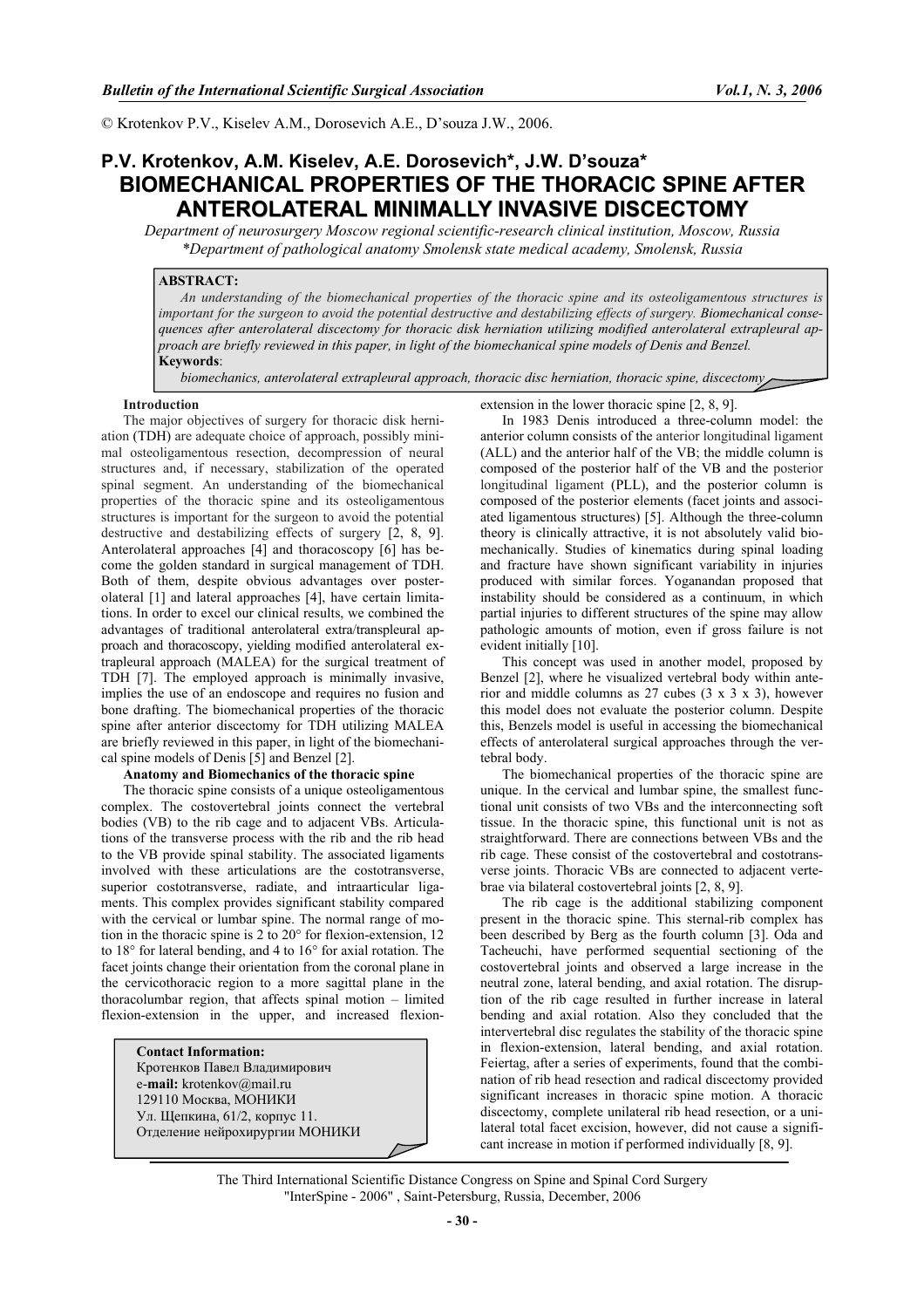

**Fig. 1.** *MRI and CT of the thoracic spine. a – Preoperative sagittal MRI shows massive central TDH at T8-9; Preoperative axial (b) and sagittal (c) CT shows massive central TDH at T8-9.* 

### **Biomechanical consequences of modified anterolateral extrapleural approach (MALEA)**

MALEA, as a modified variant of the transthoracic approach provides excellent exposure of the anterolateral thoracic spine and is particularly useful for centrally located calcified disc herniations or for multilevel exposure (Fig. 1 a,b,c). MALEA is accomplished without entrance into the pleural cavity and involves resection of the rib head, costovertebral joint, the posterior one third of the disk and the posterior one third of the vertebral body and a part of the PLL adjacent to the disk [7]. Unlike its prototypes, MALEA preserves pedicle, costotransverse ligament and transverse process. As a result, the middle column by Denis is interrupted, but anterior and posterior elements are preserved, as is the anterior and posterior load-bearing capability, thus fusion and bone grafting are not re-quired. Benzel's 27-cube model is particularly useful to determine the anterior load-bearing capacity under these circumstances (Fig. 2 a, b).

The ventral ligamentous structures such as the ALL and PLL and the annulus fibrosis provide significant stability to the spine. The ALL is a strong ligament attached to the VB edges at each segmental level of the spine. It provides a moment arm that resists extension by it's ventral position and a tension band–like effect, which is an especially important contributor to postoperative spinal stability. ALL is always intact after MALEA. The PLL has far less biomechanical strength than its anterior counterpart in all areas of the spine. The position of the PLL provides a short moment arm and, in combination with its weak intrinsic mechanical properties, provides far less resistance to flexion than the dorsal elements [2, 8, 9]. The contribution of the PLL to resist flexion and distraction (albeit less than other ligaments) is impaired after MALEA in which the intention is to decompress the spinal cord. The contribution of the annulus fibrosis to spinal stability parallels that of the immediately adjacent ALL and the PLL. MALEA, although affects the dorsal one third of annulus, does not significantly disrupt the overall stability.

The bone removal during MALEA clearly affects stability. The degree of the spinal stability that remains is determined by the portion of the bone remaining in the ventral component of the VB and by the location and extent of the vertebrectomy. This is best demonstrated by the Benzels model considering the VB to be a cube composed of 27 equal-sized cubical segments. Resection of the dorsal portion (the posterior 9 cubes) in the coronal plane, does not result in loss of stability if the ventral section of cubes is intact, the ALL remains intact, and dorsal column osseous and ligamentous integrity remains (Fig. 2 a,b,c). Further minimizing of bone removal within posterior 9 cubes, as performed with MALEA, contributes even more to spinal stability.

Whereas the VBs provide ventral support and resistance to axial loads, the major biomechanical functions of uncovertebral joints include regulation of extension and lateral bending motion and torsion resistance. Destruction of the uncovertebral joints can result in loss of those resistive forces. This structure is left intact after MALEA as well.

#### **Conclusion**

The thoracic spine unique anatomical and biomechanical properties have to be considered when using MALEA or any other approach on this region. The spine with the weakened anterior column, as happens after traditional anterolateral approaches, tend to increase the kyphosis, due to kyphotic curvature having a natural-occurring moment arm anterior to the spine. MALEA, in our opinion, is devoid of this pitfall. However, despite it's minimal invasiveness the proposed approach inevitably affects the stability of the thoracic spine that requires postoperative follow-up and physical therapy, to maintain the adequate supportive properties of the spine at early postoperative period.

### **References**

1. Arseni C, Nash F. Thoracic intervertebral disc protrusion: a clinical study. J Neurosurg 1960; 17:418-30.



**Fig. 2.** Illustration of the MALEA and MRI of the thoracic spine. **a, b** – Illustration of the MALEA using Benzel's model (shaded cubes show extent of resection); **c** – postoperative MRI shows a channel created by excision of the TDH, disc and vertebral bodies at T8-9.

The Third International Scientific Distance Congress on Spine and Spinal Cord Surgery "InterSpine - 2006" , Saint-Petersburg, Russia, December, 2006